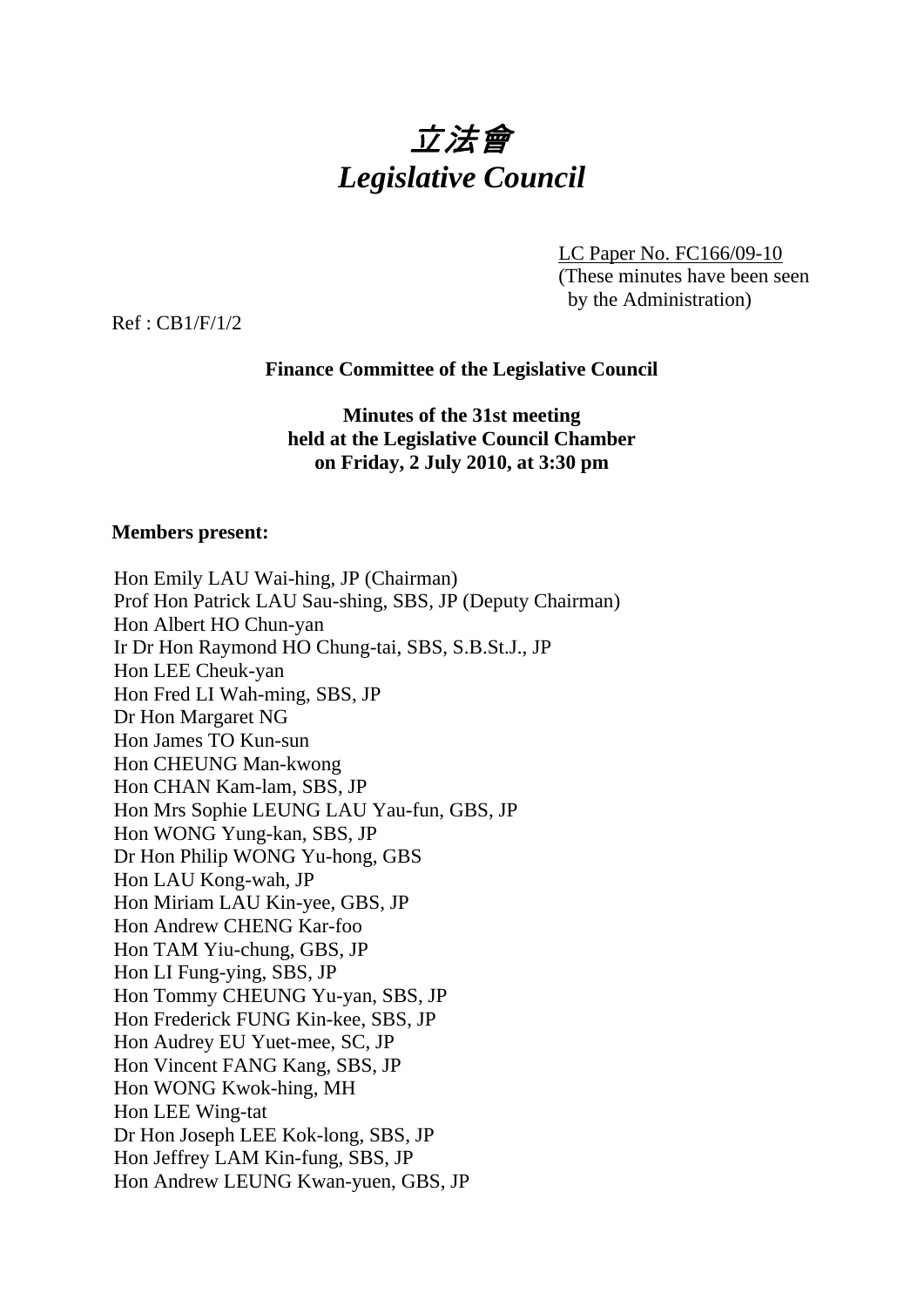Hon CHEUNG Hok-ming, GBS, JP Hon WONG Ting-kwong, BBS, JP Hon Ronny TONG Ka-wah, SC Hon CHIM Pui-chung Hon KAM Nai-wai, MH Hon Cyd HO Sau-lan Hon Starry LEE Wai-king. JP Dr Hon LAM Tai-fai, BBS, JP Hon CHAN Hak-kan Hon Paul CHAN Mo-po, MH, JP Hon CHAN Kin-por, JP Dr Hon Priscilla LEUNG Mei-fun Dr Hon LEUNG Ka-lau Hon CHEUNG Kwok-che Hon WONG Sing-chi Hon WONG Kwok-kin, BBS Hon IP Wai-ming, MH Hon IP Kwok-him, GBS, JP Hon Mrs Regina IP LAU Suk-yee, GBS, JP Dr Hon PAN Pey-chyou Hon Alan LEONG Kah-kit, SC Hon LEUNG Kwok-hung Hon Tanya CHAN Hon Albert CHAN Wai-yip Hon WONG Yuk-man

#### **Members absent:**

Dr Hon David LI Kwok-po, GBM, GBS, JP Hon LEUNG Yiu-chung Hon LAU Wong-fat, GBM, GBS, JP Hon Timothy FOK Tsun-ting, GBS, JP Hon Abraham SHEK Lai-him, SBS, JP Hon Paul TSE Wai-chun Dr Hon Samson TAM Wai-ho, JP

#### **Public officers attending:**

| Professor K C CHAN, SBS, JP | Secretary for Financial Services and  |
|-----------------------------|---------------------------------------|
|                             | the Treasury                          |
| Mr Stanley YING, JP         | Permanent Secretary for Financial     |
|                             | Services and the Treasury (Treasury)  |
| Ms Alice LAU, JP            | Deputy Secretary for Financial        |
|                             | Services and the Treasury (Treasury)1 |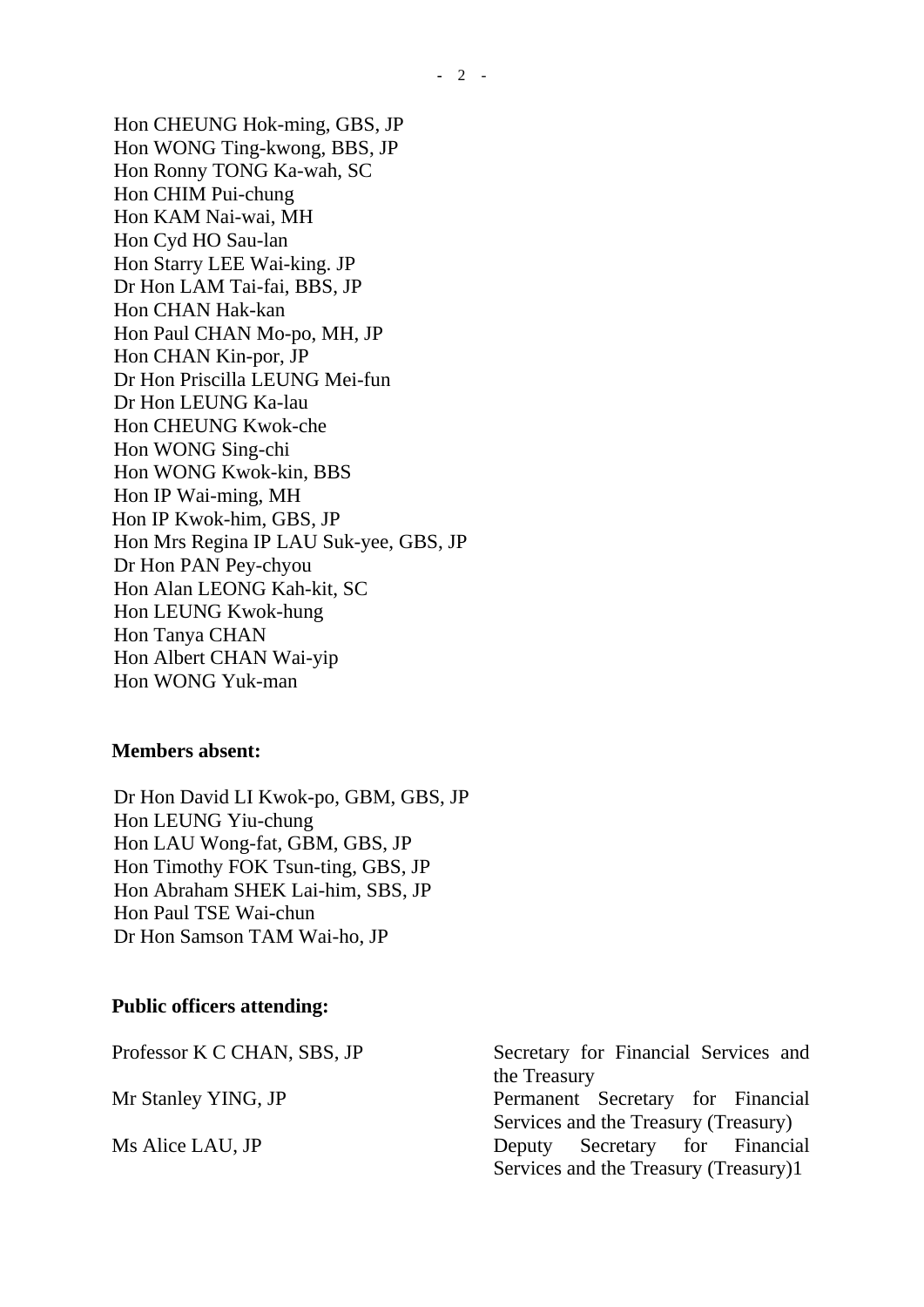| Ms Elsie YUEN                           | Principal Executive Officer (General),<br>Financial Services and the Treasury<br>Bureau (The Treasury Branch) |
|-----------------------------------------|---------------------------------------------------------------------------------------------------------------|
| Mr YAU Shing-mu, JP                     | Under Secretary for Transport and<br>Housing                                                                  |
| Ms Maisie CHENG                         | Deputy Secretary for Transport and<br>Housing (Transport) 1                                                   |
| Mr WAN Man-lung, JP                     | <b>Acting Director of Highways</b>                                                                            |
| Mr Henry CHAN                           | Acting Principal Government                                                                                   |
|                                         | Engineer (Railway Development),<br><b>Highways Department</b>                                                 |
| Mr Henry LAM                            | General Manager (SCL/KTE), MTR<br><b>Corporation Limited</b>                                                  |
| Miss Maggie SO                          | Senior Manager (Projects and Property<br>Communications), MTR Corporation<br>Limited                          |
| Miss Denise YUE, GBS, JP<br>Mr Brian LO | Secretary for the Civil Service<br>Deputy Secretary for the Civil<br>Service (2)                              |

### **Clerk in attendance:**

Mrs Constance LI Assistant Secretary General 1

### **Staff in attendance:**

Ms Anita SIT Chief Council Secretary (1)5 Mr Simon CHEUNG Council Secretary (1)7 Mr Frankie WOO Senior Legislative Assistant (1)3 Ms Christy YAU Legislative Assistant (1)1

#### Action

**Item No. 1 - FCR(2010-11)27** 

## **RECOMMENDATION OF THE ESTABLISHMENT SUBCOMMITTEE MADE ON 17 JUNE 2010**

\_\_\_\_\_\_\_\_\_\_\_\_\_\_\_\_\_\_\_\_\_\_\_\_\_\_\_\_\_\_\_\_\_\_\_\_\_\_\_\_\_\_\_\_\_\_\_\_\_\_\_\_\_\_\_\_\_\_\_\_\_\_\_\_\_\_\_\_

The Chairman advised that the only item discussed and recommended by the Establishment Subcommittee meeting on 17 June 2010 was concerned with the application of the findings of the 2009 starting salaries survey to concerned civilian grades in the civil service. As the Secretary for the Civil Service (SCS) was present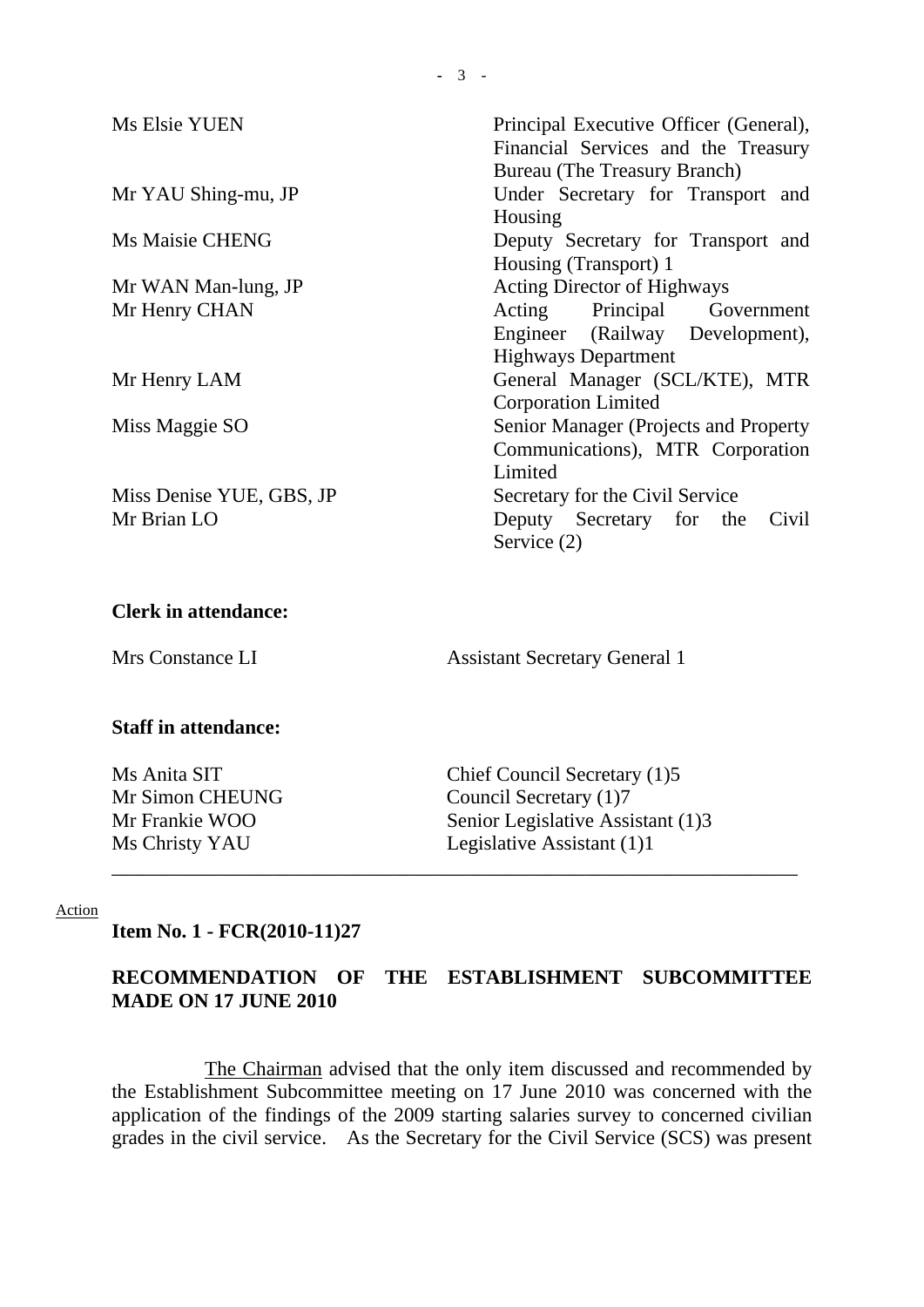**-** 4 - Action

at this Finance Committee meeting, she might be invited to respond to issues raised by members on this item.

2. Dr PAN Pey-chyou said that the Hong Kong Federation of Trade Unions (HKFTU) did not support the Administration's proposal to lower the starting salaries of the concerned degree and related grades. He expressed grave concern that the salaries in both public and private sectors had gone down substantially in recent years. The Administration's proposal to lower the starting salaries of degree and related grades would set a bad example to employers in the private sector who would follow suit to lower the starting salaries of university graduates.

3. Mr WONG Kwok-hing said that another reason for HKFTU to object to the Administration's proposal was that it would aggravate the problem of "different pay for the same job" which was already affecting the civil service morale. Being the largest employer in Hong Kong, the Administration should set a good example for other employers to follow. To this end, he hoped that the Administration could reconsider or, if possible, withdraw the proposal.

4. The Chairman invited SCS to respond to the concerns raised.

5. SCS advised that the Administration's proposal was based on the findings of the Starting Salaries Survey (SSS) and the recommendations of the Standing Commission on Civil Service Salaries and Conditions of Service (the Standing Commission). The SSS was conducted every three years to ascertain whether broad comparability existed between the benchmark salaries of different qualification groups (QGs) within the civil service on the one hand and the entry pay of jobs in the private sector which had similar educational requirement on the other hand. With the findings of a SSS, the Standing Commission would consider a basket of factors in a holistic manner before putting forth its recommendations to the Administration.

6. SCS further advised that the 2006 SSS had led to the award of five additional pay points to the civilian grades in QG 9, i.e. the degree and related grades. In the 2009 SSS, the benchmark for QG 9 was found to be above the market entry pay by \$3,376. After considering a number of factors including staff morale, the Standing Commission recommended to reduce the benchmark salary of QG 9 by two pay points, from Master Pay Scale (MPS) 16 to MPS 14. In monetary terms, this would mean a reduction of around \$2,000. Although the existing mechanism might not be perfect, it was necessary for adjustments in civil service starting salaries to have regard to SSS findings. Otherwise, it would give an impression to the public that civil service starting salaries could only be adjusted upwards and not downwards notwithstanding the SSS findings.

7. Mr WONG Kwok-hing said that the findings of a survey carried out in 2009 might not be applicable to the fast-changing economy in 2010 which witnessed soaring inflation and salary increase in different sectors. SCS responded that SSS was conducted every three years, and another SSS would be conducted in 2012 to find out the difference, if any, in terms of the level of starting salaries between the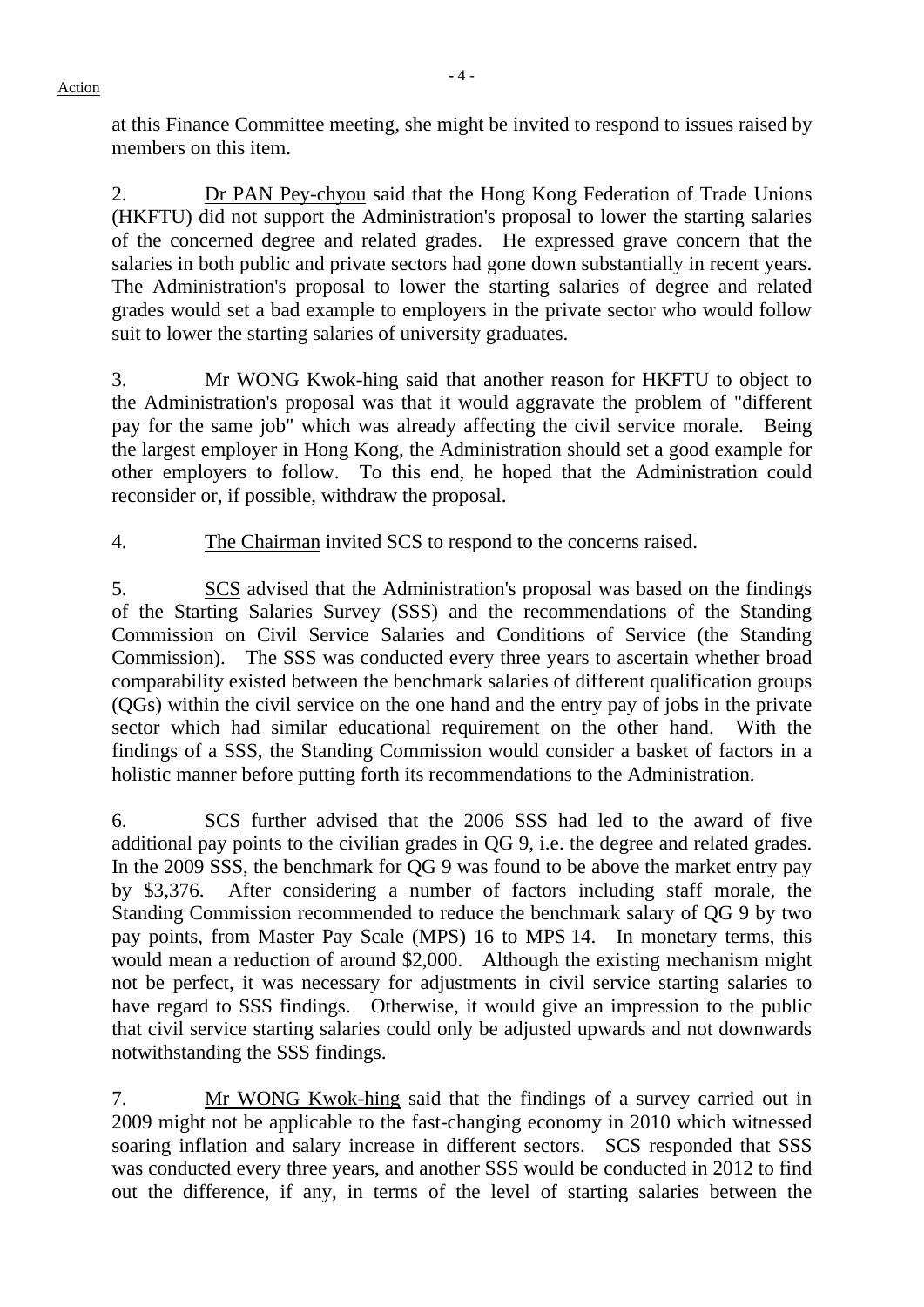government and the private sector. SCS advised that in recommending salary adjustments, the Standing Committee would not act in a mechanical way using SSS findings as the only basis for salary adjustment. She also pointed out that the survey had drawn reference from the third quartile (P75) level of the market entry pay (i.e. the better paying private sector jobs) for comparison.

8. Mr WONG Sing-chi said that Members belonging to the Democratic Party did not support the Administration's proposal which sought to reduce the benefits of young people entering the basic ranks. He considered that the proposal could also lead to strong repercussion amongst young people, widen the gap between the rich and the poor, and create a "spiralling down effect" on the salary levels of the non-degree grades. To avoid giving a wrong message that the Government paid little regard to the interests of young people, he asked whether it was possible for the Administration to temporarily withhold the proposed salary adjustment, and carry out a review.

9. SCS advised that the proposed salary adjustment for degree and related grades was necessary in view of a substantial difference of over \$3,300 between the benchmark salary of QG 9 and the market entry pay level. The adjustment would demonstrate to the public that the existing mechanism, being fair and credible, would cater for both upward and downward salary adjustments. She added that based on the 2006 SSS findings, the Government increased the starting salaries of the basic ranks in the degree and related grades by five points. This had apparently not led to any immediate changes in the salary of comparators in the private sector as the Government's action was based on what had already taken place in the market. She stressed that the Standing Commission adopted a holistic approach and took into account all relevant considerations in making its recommendations. She cited that although the 2009 SSS revealed that the existing benchmark of QG 10 (Model Scale I grades) was \$572 higher than the market rate, the Standing Commission had recommended no change to the starting salaries of the concerned grades.

10. Mr LEE Cheuk-yan said that the Hong Kong Confederation of Trade Unions did not support the Administration's proposal. He believed that the findings of SSS should only serve as reference for the Administration in taking a decision on civil service salary adjustments as it was basically a political decision. He was disappointed that the Administration was using salary review as a means to demonstrate strong administration-led governance. With the lowering of starting salary levels for university graduates, the private sector would definitely follow suit to reduce the salaries for graduates, and this could be viewed as another example of collusion between Government and the business sector. He urged the Administration to give due attention to social problems arising from the widening gap between the rich and the poor, the lack of upward social mobility, and the deterioration of the quality of living in general. Effective strategies should then be formulated to enhance community stability and cohesion. Since the proposed salary reduction would only lead to nominal saving of public funds, he suggested the Administration reconsider the proposal in the light of the present economic conditions.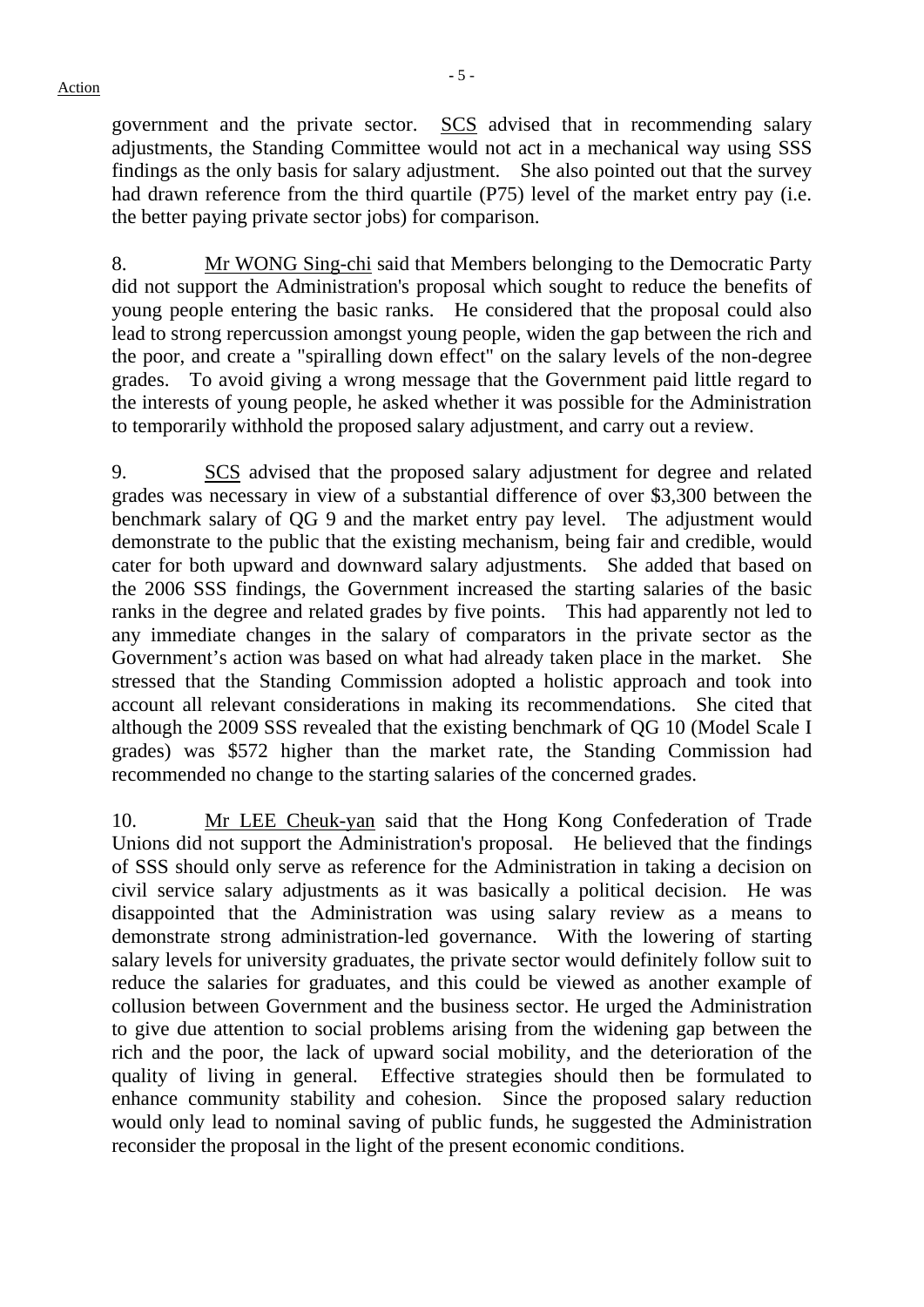**-** 6 - Action

11. SCS disagreed that the Administration was using starting salary revision as a means to demonstrate strong governance. She pointed out that starting salary reduction did take place after the 2000 SSS. She stressed that the Standing Commission would not interpret SSS findings in a mechanical way, and that there would be no change to the maximum salary points of the concerned grades.

12. Dr Margaret NG said that the Civic Party would support the salary adjustment proposal as it was based on an established mechanism. Nonetheless, she felt strongly that the existing mechanism warranted a review. Given the uniqueness of the civil service and the need to maintain a high degree of professionalism, continuity, loyalty and commitment within the civil service, she believed that the salary structures of civil servants should not be too market-oriented and susceptible to frequent adjustments.

13. While appreciating the uniqueness of the civil service and the importance to maintain its stability, SCS opined that the Administration had the responsibility to ensure that public funds were used in a prudent manner. Therefore, salaries of the civil servants should be broadly comparable with the prevailing pay level in the market. The Administration would continue to identify ways to improve the existing salary review mechanism to enhance its acceptability by the community.

14. Mr LEUNG Kwok-hung said that he did not support the Administration's proposal. He noted that the salary review mechanism was set up in 2000 when there was a sagging economy and a deficit government budget. With the revival of economy and the elimination of deficit budget in 2010, he could see no reason for the Administration to propose a reduction in the salary levels by adhering to a controversial mechanism. This would give the pubic an impression that the Administration colluded with the capitalists in suppressing the salaries of new recruits who had no bargaining power. SCS responded that it was the Government's policy to maintain broad comparability between civil service and private sector pay. The existing salary review mechanism, as evidenced by actual practice, could lead to upward or downward salary adjustments. In fact, an upward adjustment was made following the 2006 SSS.

15. Mr IP Kwok-him said that the Democratic Alliance for the Betterment and Progress of Hong Kong (DAB) supported the Administration's proposal which was made in accordance with a well established mechanism for reviewing the salaries of the civil servants. He asked if there would be any change to the maximum pay points of the concerned grades under the proposal. In response, SCS confirmed that there would be no change to the maximum pay points of the affected grades.

16. The Chairman put the item to vote. 28 members voted for and 15 members voted against the proposal. One member abstained. The individual voting results were as follows  $-$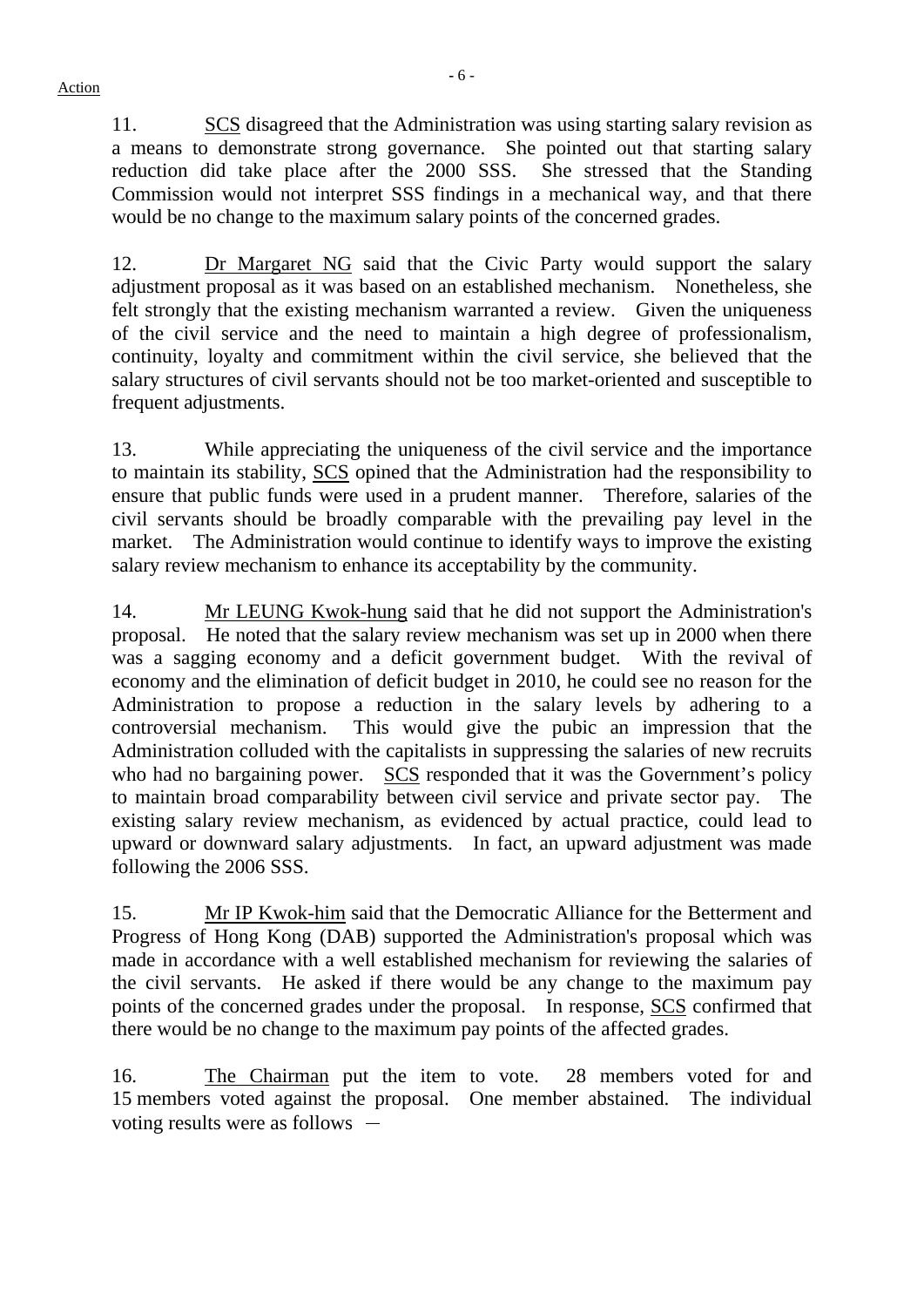*For:* Ir Dr Raymond HO Dr Margareft NG Mr CHAN Kam-lam Mrs Sophie LEUNG Dr Philip WONG Mr WONG Yung-kan Mr LAU Kong-wah Ms Miriam LAU Mr TAM Yiu-chung Mr Tommy CHEUNG Ms Audrey EU Mr Vincent FANG Dr Joseph LEE Mr Jeffrey LAM Mr WONG Ting-kwong Mr Ronny TONG Prof Patrick LAU Ms Starry LEE Dr LAM Tai-fai Mr CHAN Hak-kan Mr Paul CHAN Mr CHAN Kin-por Mr IP Kwok-him Mrs Regina IP Mr Alan LEONG Miss Tanya CHAN (28 members)

*Against:* Mr Albert HO Mr LEE Cheuk-yan Mr Fred LI Mr James TO Mr Andrew CHENG Mr WONG Kwok-hing Mr LEE Wing-tat Mr KAM Nai-wai Mr WONG Sing-chi Mr WONG Kwok-kin Mr IP Wai-ming Dr PAN Pey-chyou Mr LEUNG Kwok-hung (15 members)

*Abstention:* Dr Priscilla LEUNG (1 member)

The Committee approved the proposal

#### **Item No. 2 - FCR(2010-11)30**

## **RECOMMENDATIONS OF THE PUBLIC WORKS SUBCOMMITTEE MADE ON 9 JUNE 2010**

17. The Chairman put FCR(2010-11)30, except item PWSC(2010-11)11 on the Shatin to Central Link (SCL), to vote. The Committee approved these items.

Mr Andrew LEUNG Mr CHEUNG Hok-ming

Dr LEUNG Ka-lau Mr CHEUNG Kwok-che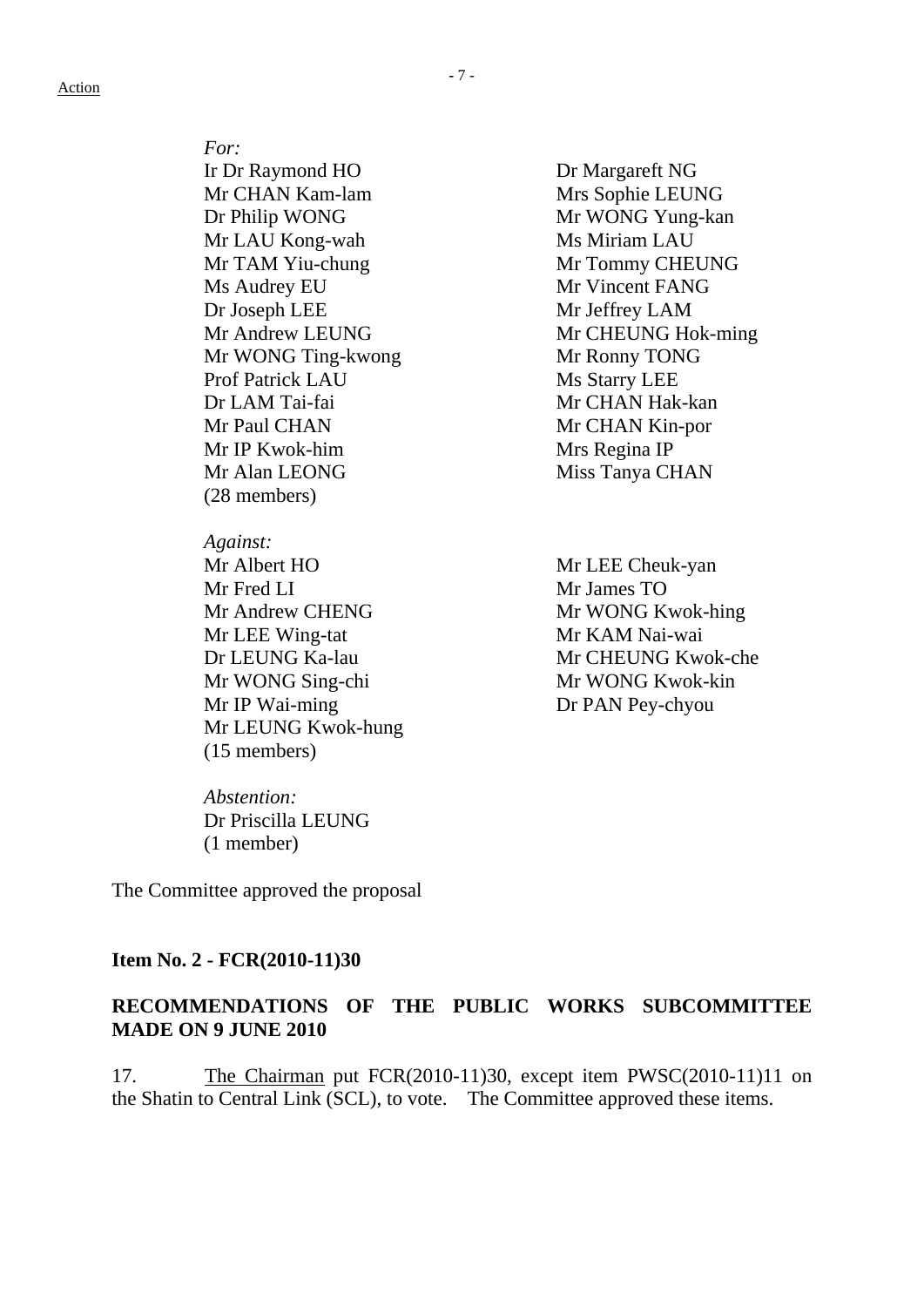### **PWSC(2010-11) 11 58TR – Shatin to Central Link – construction of railway works – protection works**

18. The Chairman advised that PWSC(2010-11)11 sought to upgrade part of 58TR relating to SCL to Category A for an estimated cost of \$152.6 million in money-of-the-day prices, and to retain the remainder of 58TR in Category B.

## Construction costs and implementation timetable

19. Mr Andrew CHENG said while he supported early implementation of the proposed protection works for SCL, he was disappointed that the Administration had not included the protection works at Causeway Bay Typhoon Shelter in this proposal, and this could lead to substantial increase in construction costs. He was gravely concerned that due to lengthy delays and alterations in the designs, the cost for building SCL had escalated from \$38.1 billion to \$60 billion. In this regard, he noted from paragraph 4 of the Administration's paper (PWSCI(2010-11)5) that large scale traffic diversions in different areas to facilitate the construction SCL alone would be costing some \$7 billion of public funds. He requested the Administration to provide details of the planned traffic diversions as well as other funding commitments arising from latest changes to the SCL project before the project was considered by the Finance Committee, so that members could more effectively monitor the Administration's expenditure and progress in respect of SCL. In order to contain the overall project costs, he reiterated that the Administration should take forward the SCL project immediately without delay.

20. The Under Secretary for Transport and Housing (USTH) explained that construction of underground rail lines in built-up areas would be expensive. On the increase in construction costs, the Administration had incorporated in the project suggestions and requests of different stakeholders following wide public consultation. These included the construction of Hin Keng Station, improvement of the pedestrian links at Tsz Wan Shan and relocation of the International Mail Centre, etc. These alterations had contributed to the rise of construction costs of SCL to beyond \$60 billion. As regards the \$7 billion traffic diversions mentioned by Mr Andrew CHENG, he clarified that the sum would actually cover a wide spectrum of works mentioned in paragraph 4 of the Administration's paper. He stressed that at present these were only rough project estimates, and there might be changes following further consultation with the communities on the detailed designs. He assured members that the Administration would endeavour to kick off the SCL project as soon as possible, and submit reports on latest changes to SCL and progress of its work to the Subcommittee on Matters Relating to Railways (the Railways Subcommittee) for reference from time to time.

21. Mr LEE Wing-tat expressed concern about the sharp increase in construction costs of public works projects, such as the cooling system in Kai Tak Development, in recent years. He queried if the Administration was confident with the accuracy of its project estimate on SCL. USTH responded that the forecast that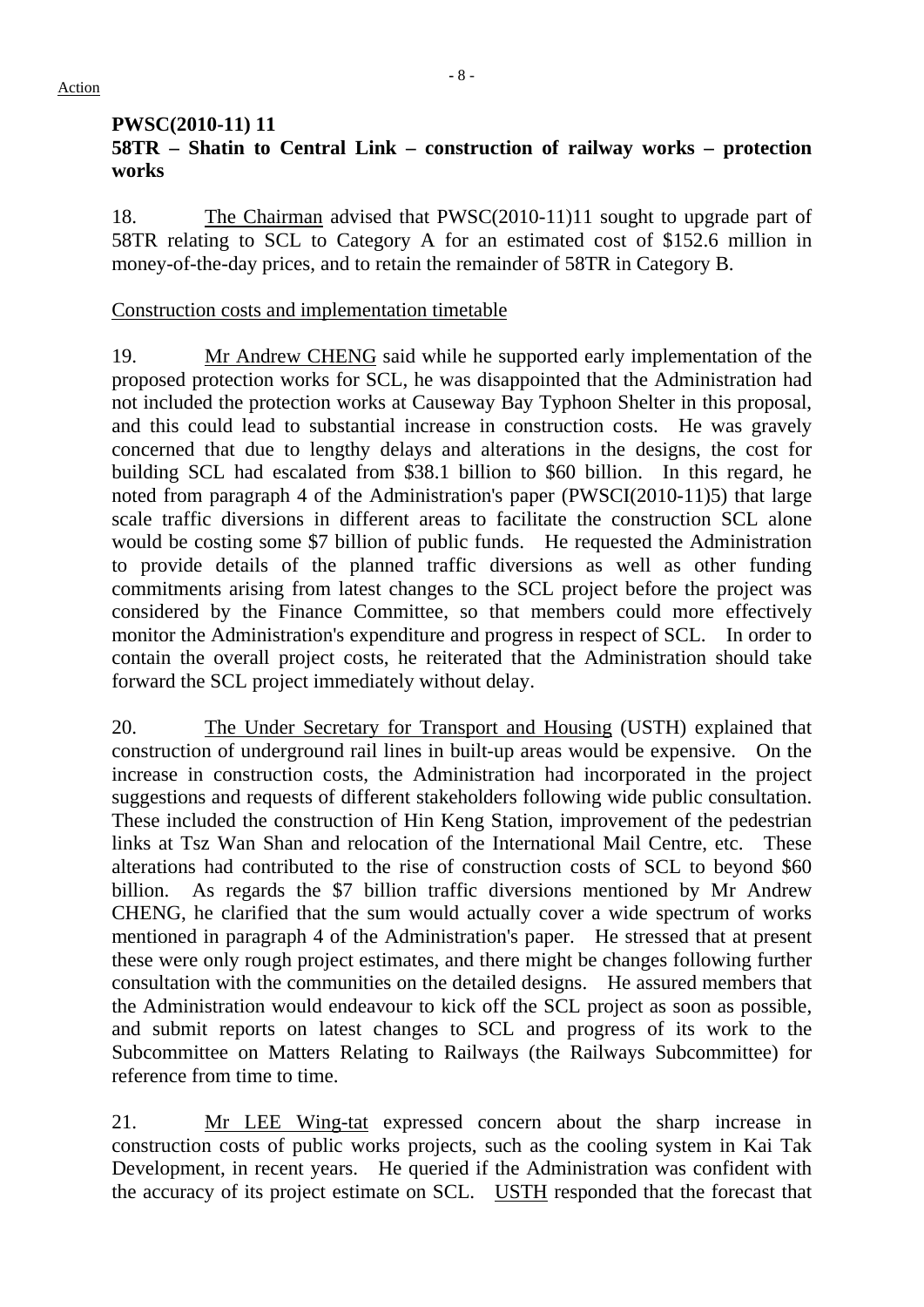**-** 9 - Action

the project costs might exceed \$60 billion for SCL was based on the tender prices of public works projects and other relevant indexes within the period of March 2007 to September 2009. There should be more accurate estimate based on the latest tender prices and movements in the relevant indexes. Mr LEE Wing-tat warned that that since September 2009, the construction costs of public works projects had soared to an unreasonably high level. He urged the Administration to make reference to the most updated indexes and tender prices in drawing up project estimates.

22. Ms Starry LEE declared that she owned certain properties along SCL, and said that Members belonging to DAB supported the funding proposal. She was however concerned about the increase in project costs and asked how the Administration would ensure that the cost estimates were accurate and reasonable. USTH advised that the Administration would draw up the cost estimates based on the latest tender prices and movements in the relevant Indexes near the time when the proposal was to be submitted to FC for consideration. He added that the construction of SCL would be wholly financed by the Government, and the Railway Development Office of the Highways Department would put in place a stringent mechanism throughout the construction period to ascertain that the public funds were put to the best use by the contractors. Progress reports would also be submitted to the Railways Subcommittee at fixed intervals.

23. Ms Starry LEE pointed out that the residents in the areas concerned had urged for early completion of the SCL. She asked about the planned completion date for SCL, as the Administration had failed to gazette the project in early 2010 as originally scheduled. USTH advised that the Administration's plan was to gazette SCL in 2011, and to complete the rail line at a date as close to 2015 as possible.

24. Mr CHEUNG Hok-ming expressed grave concern with the delay in the gazetting of the SCL. USTH responded that the Administration required time to respond to a lot of views and suggestions received from the affected residents on the construction of SCL. The Administration was currently working very hard in formulating feasible measures to address the residents' concerns about the designs of the SCL, for instance, the depot and the development at the former Tai Hom Village site, pedestrian connectivity, works site locations and ventilation shafts, etc. The Administration would balance the interests of different parties and revert to Wong Tai Sin District Council with the revised proposals in a few months' time. USTH stressed that the Administration aimed at arriving at feasible measures to address the concerns of the community, in order to ensure smooth implementation of SCL project.

25. Referring to paragraph 10 of PWSCI(2010-11)5, Dr Priscilla LEUNG expressed concern about the environmental impact assessment (EIA) of the SCL project and warned that the cement factories operating in To Kwa Wan district had caused serious concern to the local residents. She wondered whether the Kowloon City District Council would support the environmental measures given the complaints about the EIA. Ms Starry LEE expressed similar concerns and urged the Administration to exercise due care in addressing the concerns about environmental issues.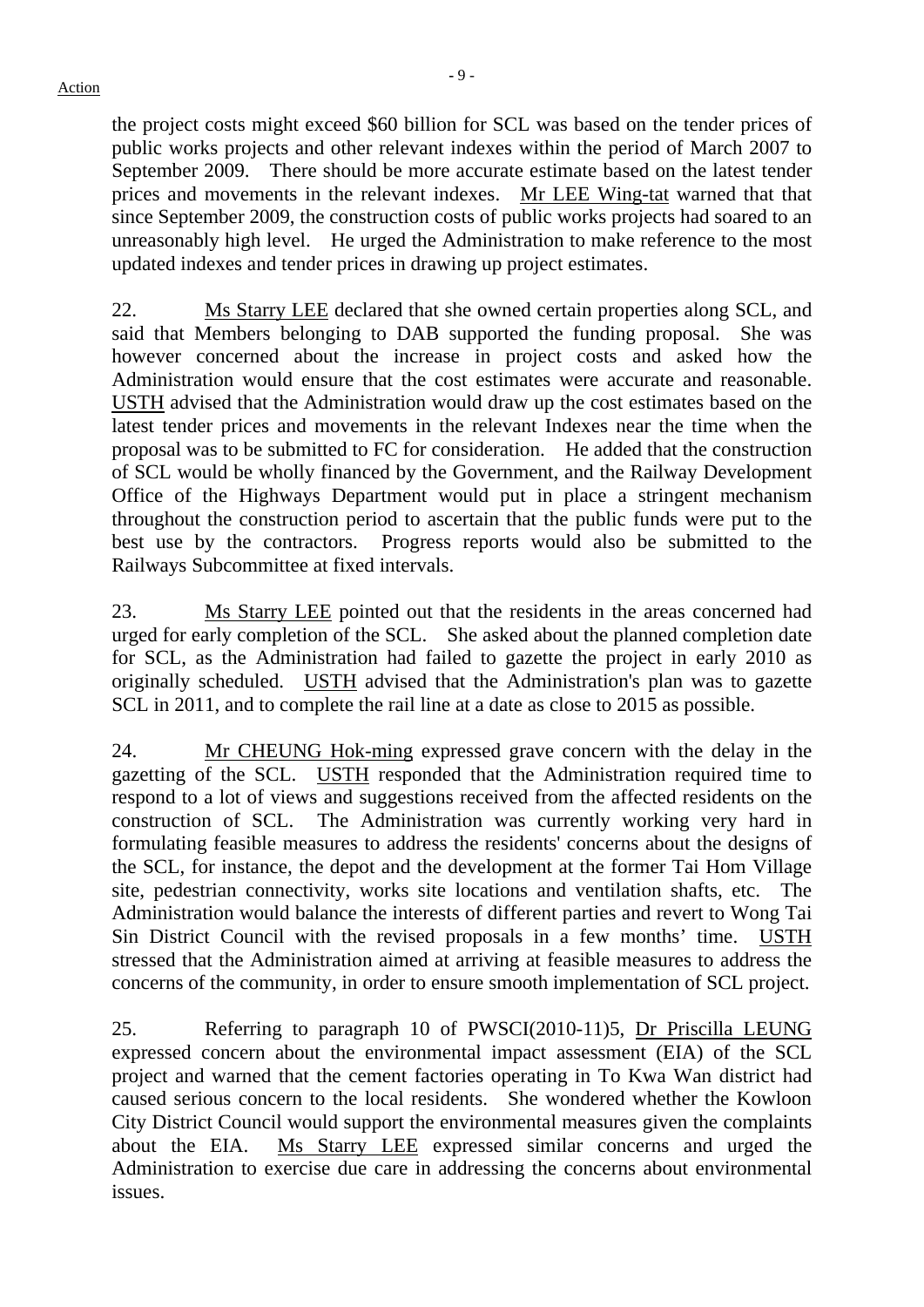26. USTH clarified that the EIA mentioned by Dr LEUNG was related to the temporary reclamation in the Causeway Bay Typhoon Shelter. He assured members that the Administration would ensure that EIA would be conducted for individual projects under SCL. Inspections would be made to different locations along SCL including the concrete batching plant to monitor the on-site condition from time to time. According to his observation, the condition in respect of the concrete batching plant was acceptable.

27. As regards the timetable for completion of the project, USTH advised that the Administration would continue discussion with the residents to address the environmental issues, and it was not optimistic that the SCL could be completed in 2015. On the concern that MTRCL might accord low priority to the SCL project because of its expected low patronage, Miss Maggie SO of MTRCL advised that SCL was of great strategic value to the future development of Hong Kong's railway system, and MTRCL also looked forward to the early completion of SCL.

# Services and facilities of MTRCL

28. Mr WONG Kwok-hing expressed support for the Administration's proposal seeking funds for the protection works of SCL. He considered that in response to members' support, MTRCL should improve its facilities and services, such as installation of platform screen doors and, if necessary, mechanical gap fillers at all stations including those of SCL. The Administration should also enhance its control and monitoring of the operation of MTRCL.

29. USTH responded that platform screen doors would be installed in all SCL stations. Miss Maggie SO of MTRCL advised that MTRCL would complete installation of platform screen doors in eight stations within 2012. As for the mechanical gap fillers for East Rail stations, MTRCL was reviewing findings of a recent assessment exercise on the fillers and their match-up with the platform screen doors. At the request of Mr WONG, Miss SO would find out whether it was possible to make a progress report to the Railways Subcommittee at the beginning of the 2010-2011 legislative session.

30. Mr IP Wai-ming sought clarification whether any complicated technical problems relating to mechanical gap fillers would need to be solved before platform screen doors could be installed at East Rail stations. If the bending of the stations along East Rail Line was a technical obstacle, he would expect MTRCL to carry out the improvement works elsewhere, for instance at stations along the Ma On Shan Line. He warned that further delays in these improvement works would lead to increased costs.

31. Miss Maggie SO of MTRCL explained that the installation of platform screen doors and mechanical gap fillers were closely related to each other due to the existence of curves in a number of East Rail stations. In order not to compromise passenger safety and service standards and the need to tie in with the overall signal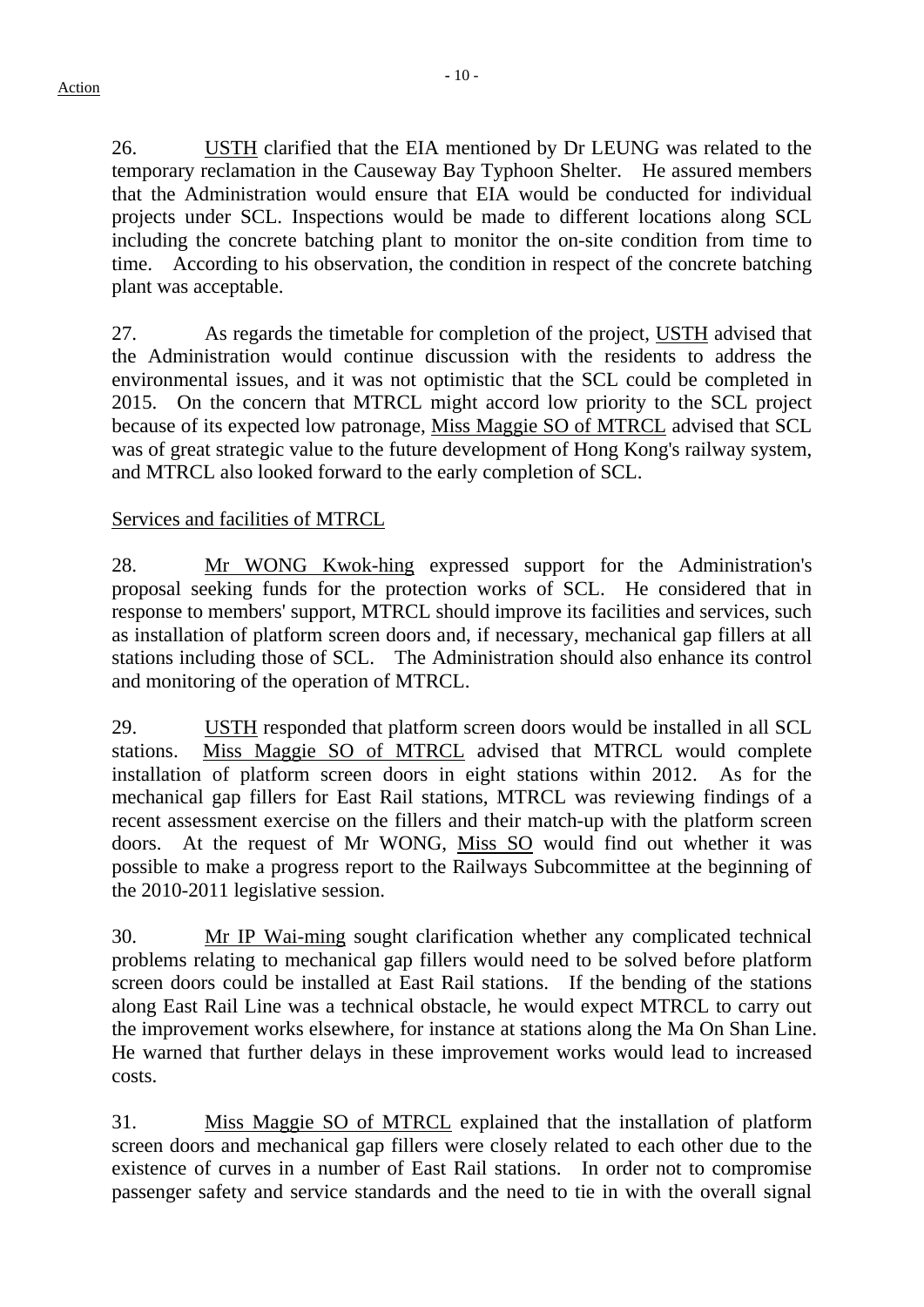system, MTRCL had to conduct detailed assessment before the installation in different stations. MTRCL would report progress of its work to the Railways Subcommittee in due course.

# Co-ordination with other infrastructure projects and on-site traffic arrangements

32. Given that quite some infrastructure projects such as Kai Tak Development would be implemented in Kowloon City district, Miss Tanya CHAN enquired whether there would be a high-level co-ordination between relevant government bureaux/departments to facilitate the smooth implementation of different projects and the traffic flows on site.

33. USTH said that similar to the construction of other rail lines, the Administration would have high-level co-ordination in place for making appropriate on-site arrangements including the re-routing of bus-services and road diversions, so that the disturbance caused by the SCL works and other infrastructure works could be minimized.

# Other views

34. Ir Dr Raymond HO considered it necessary for the Administration to enhance inter-departmental coordination to align their priorities so as to speed up the SCL construction. He criticised that paragraph 4 of the Administration's supplementary paper (PWSCI(2010-11)5) had not explained clearly the additional cost of \$7 billion arising from revisions to the original plan. He urged the Administration to break up major projects into smaller ones so that more contractors could benefit from the construction of SCL. The Administration took note of Dr HO's concerns.

35. The Chairman put the item to vote. The Committee approved the item.

# **Item No. 3 - FCR(2010-11)31**

# **2010-11 CIVIL SERVICE PAY ADJUSTMENT**

36. Mr LEE Cheuk-yan, Chairman of the Panel on Public Service, reported that the Administration had consulted the Panel regarding the civil service pay adjustment for 2010-2011. Some members expressed concern that the proposed salary adjustment failed to catch up with the inflation, and might adversely affect staff morale. There were also concerns that employers in the private sector would follow suit in adjusting salaries of their staff.

37. Mr WONG Kwok-hing said that he reluctantly supported the Administration's pay adjustment proposal. He expressed concern that given the 2.5% inflation rate, the proposed salary increase of 0.56% to 1.60% would not be of help to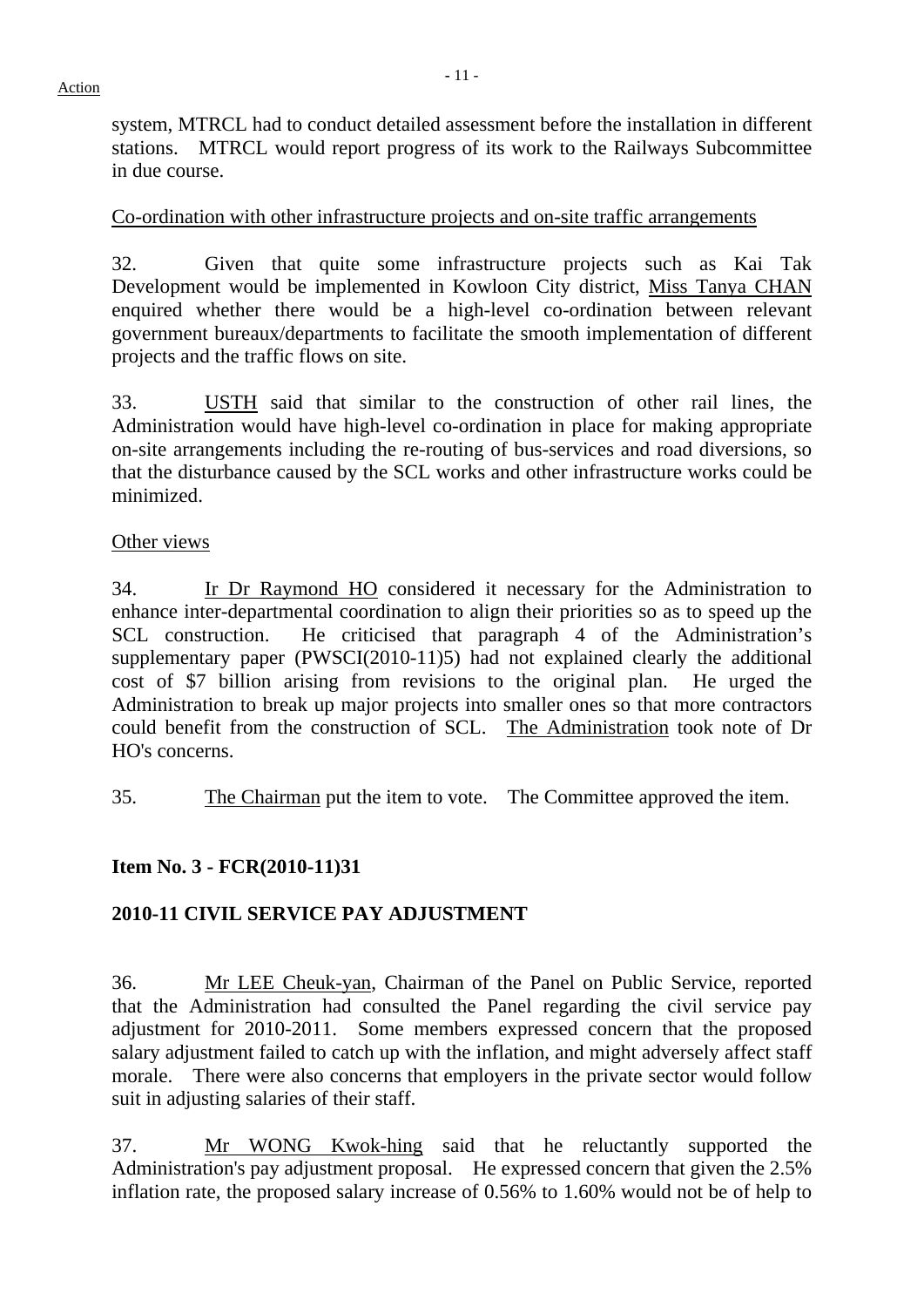the civil servants, especially those in the middle and lower ranks, to meet the increased costs of imported food and daily necessities. He criticised that the salary adjustment mechanism was based on data which lagged behind actual market conditions, and the Administration's meagre salary adjustment decision for the civil service would only encourage employers in the private sector to follow suit. He opined that the Administration should devise feasible ways to close the gap between the pay adjustment and the inflation rate, so as boost the morale of civil servants.

38. SCS advised that in determining salary adjustment for civil servants, the Chief Executive (CE)-in-Council would consider six factors including changes in the costs of living. She drew members' attention to the fact that against the findings of the 2009 Pay Trend Survey (PTS), the CE-in-Council had decided that no change should be made to the salaries of civil servants in the middle and lower salary bands in 2009-2010. Although the civil servants were offered a salary increase of 0.56% to 1.60% for 2010-2011, those not having reached the maximum salary points of their respective pay scales would, in addition to the annual pay increase, benefit from the annual increments upon satisfactory performance.

39. Mr LEE Cheuk-yan criticised that despite the improving economy and rising inflation, the Administration had proposed earlier to reduce the starting salaries for the degree and related grades, and now a salary adjustment which did not take into account the impact of inflation on civil servants' standard of living. He was disappointed that the Administration had colluded with the business sector in suppressing the salary level of the employees. He asked about the number of civil servants who were at the maximum pay point of their rank, as they would suffer most without the annual pay point increment. Even for those with annual pay point increment, the salary adjustment might still be insufficient for them to cope with the impact of inflation on their living standard. He urged the Administration to reconsider the pay adjustment rate by pegging it with inflation.

40. SCS disagreed with Mr LEE that there was collusion between the Administration and the business sector in suppressing salary levels of the employees, and that salary adjustment for civil servants would have much impact on the salary level in the private sector. SCS pointed out that the 5.38% salary reduction for civil servants in the upper salary band and the directorate, implemented with effect from 1 January 2010, was partly based on the change in pay trend in the private sector for the period 2 April 2008 to 1 April 2009. The 2010 PTS revealed that there had been salary increase in the market in the 12 months from 2 April 2009 to 1 April 2010. The fluctuation in salary levels in the private sector was subject to a host of factors such as the overall economy, and those were beyond the control of the Administration. In the past 18 years, the CE-in-Council did not always revise civil service pay in strict accordance with the net pay trend indicators (PTIs). For instance, the CE-in-Council decided to freeze the salaries of civil servants in the middle and lower salary bands in 2009-2010, and not reduce these salaries had the net PTIs been adhered to strictly. Regarding the annual increments, SCS advised that the increments generally ranged from 3% to 6% of the monthly salary of the concerned civil servants. At present, about 70% of the civil servants were at the maximum pay point of their rank, and the